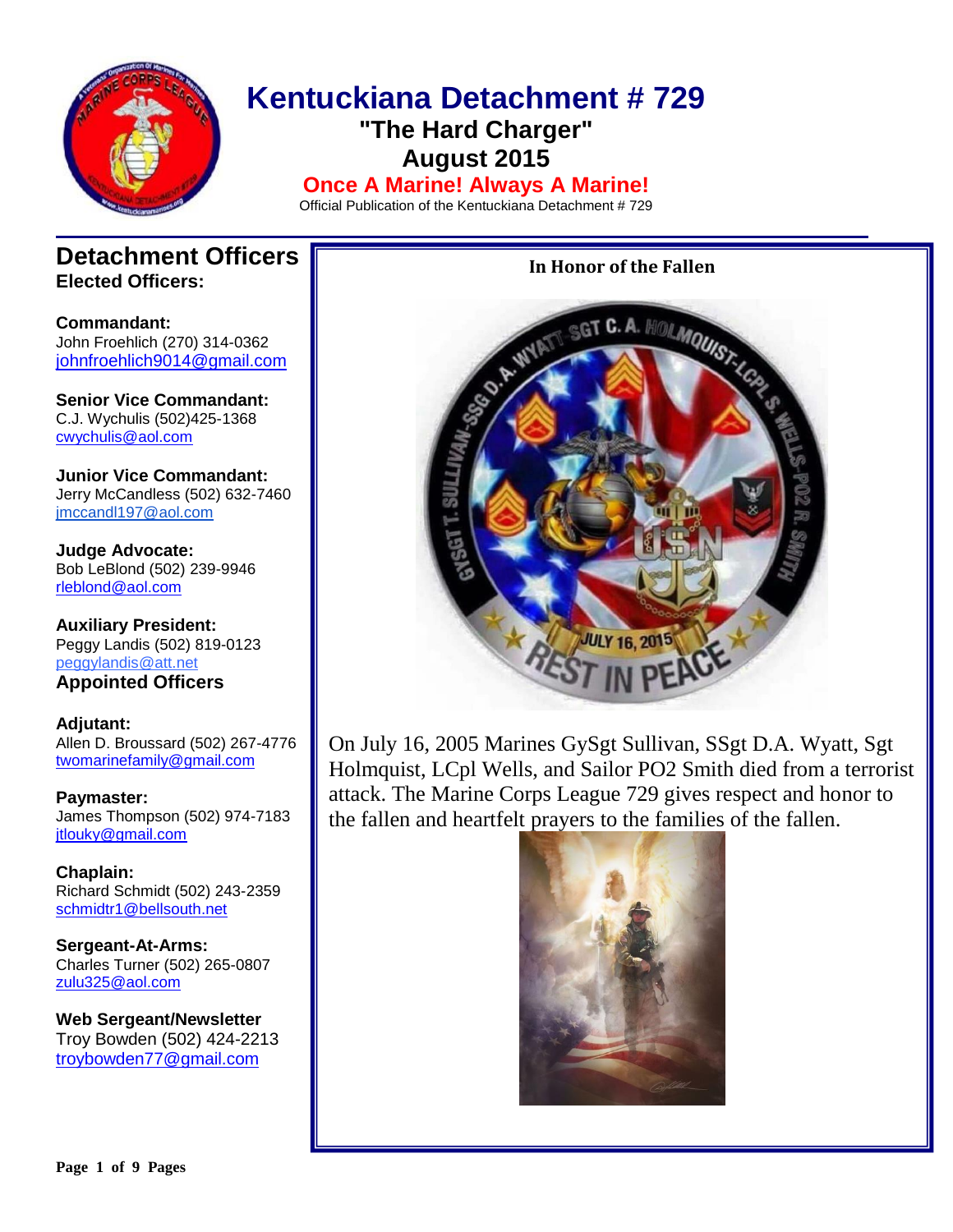# **The Commandant Corner Message from John Froehlich**

Why are you a member of the Marine Corps League? Ever really think about that? How about we take a minute to talk about the mission and purpose of the League? According to the Officers Handbook, the highlights are camaraderie, preservation of tradition, observance of historical occasions unique to the Corps, honor our fallen brothers and sisters, foster love for the Republic and to aid and render assistance. All excellent purposes but ironically, the one that seems to me to be the most important, is last! Go figure!

Aid and render assistance to fellow Marines, their families and the community as a whole. It seems that every week, we have the opportunity to do that. There is always a sick child, a homeless or an injured Vet who needs our help and we cannot look away. As my wife said to me when I told her about the most recent example of disaster striking one of our own, "you can't help everybody". We are going to have to be very careful with the time, talent and treasure we have available and apply them where they will be most needed. We are fortunate to have a handsome sum of treasure that can be applied. Where we are lacking is time and talent.

If you believe as many of us do, that our mission is to be of service, then please attend the meetings, find out what is going on and volunteer. We need Marines for funeral rifle details, Toys for Tots, volunteers at the VA Hospital, Color Guard in parades and other ceremonies and various other activities we have not even considered because of our shortage of volunteers.

If you are a member who rallies with us regularly, THANK YOU! If you are currently just a name on our absentee roster, please consider joining us. Detachment 729 has accomplished a lot to be proud of and with your help, we can do much more!

See you Monday night August 22, VFW, 1900 hours! Hope so. Semper Fi

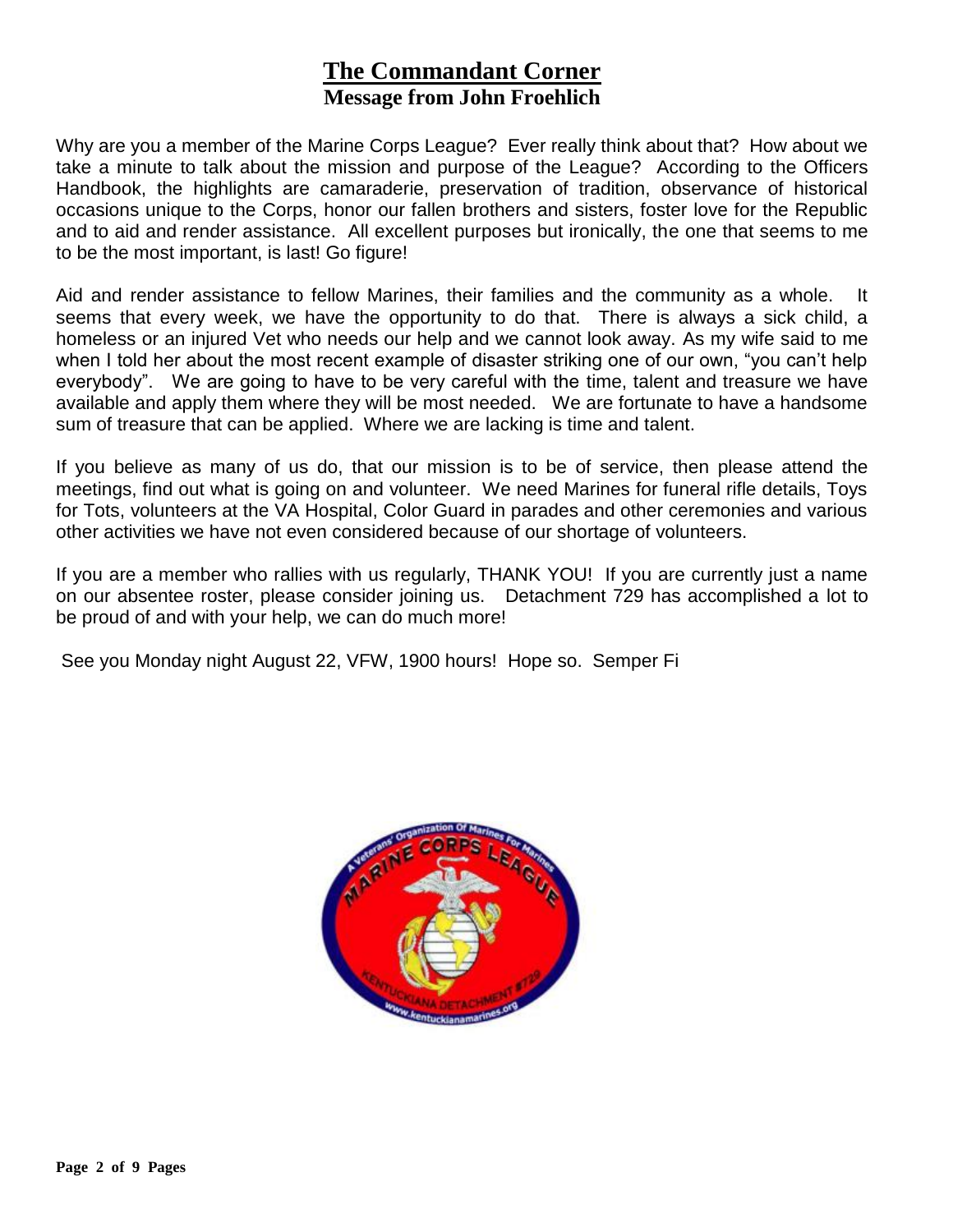# **MESSAGE FROM THE CHAPLAIN**



# **"WE WILL HOLD"**

**This past July 4th four of us from the Marine Corp League #729 went to West Liberty Kentucky for the unveiling ceremony of the statue of Captain Barber USMC, who was born and raised in West Liberty. Two of our members are Korean veterans, Jerry McCandless and Tom Varley. Tom also assisted in the unveiling. Ed Armento addressed the audience and gave a tribute to the Marine Corps. The ceremony was well attended by veterans especially by members of the Marine Corps League from various detachments. Interesting note that the statue sculpture, Stephen Tyrone, was also a Marine!**

**William Earl Barber (November 30, 1919 – April 19, 2002) was a [United States Marine Corps](https://en.wikipedia.org/wiki/United_States_Marine_Corps) [Colonel.](https://en.wikipedia.org/wiki/Colonel_(United_States)) He fought on [Iwo Jima](https://en.wikipedia.org/wiki/Battle_of_Iwo_Jima) during [World War II](https://en.wikipedia.org/wiki/World_War_II) and was awarded the [Medal of Honor](https://en.wikipedia.org/wiki/Medal_of_Honor) for his actions in the [Battle of Chosin](https://en.wikipedia.org/wiki/Battle_of_Chosin_Reservoir)  [Reservoir](https://en.wikipedia.org/wiki/Battle_of_Chosin_Reservoir) during the [Korean War.](https://en.wikipedia.org/wiki/Korean_War)**

**Captain Barber and his company (Fox Company 2/7 1st Mar Div) of 220 men held off more than 1,400 [People's](https://en.wikipedia.org/wiki/People%27s_Republic_of_China)  [Republic of China](https://en.wikipedia.org/wiki/People%27s_Republic_of_China) soldiers during six days of fighting in [North Korea.](https://en.wikipedia.org/wiki/North_Korea) Despite the extreme cold weather conditions and a bullet wound to the leg, Barber refused evacuation and an order for his company to withdraw from their mountain pass defensive position which was surrounded. Barber, aware that leaving would cause 8,000 Marines of his division to be trapped in North Korea, held on to the position with his men, killing over 1,000 enemy troops; only 82 of his men were able to walk away after eventually being relieved. The statue is entitled after his famous command to his Marines, "WE WILL HOLD".**

**I felt privileged to be apart of that historic moment…To be surrounded by my brothers in arms and by the men that endured so much for our freedom. These men exemplified what integrity and honor meant by their actions. Ask any Marine and he will tell you what honor means: Loyalty and dedication to God, Country, Corps, Family and Self.**

**I Corinthians 16:13 states: "Be on your guard; stand firm in the faith; be men of courage; be strong. Do everything in love."**

> Richard Schmidt Chaplain MCL **[\(schmidtr1@bellsouth.net\)](mailto:schmidtr1@bellsouth.net)**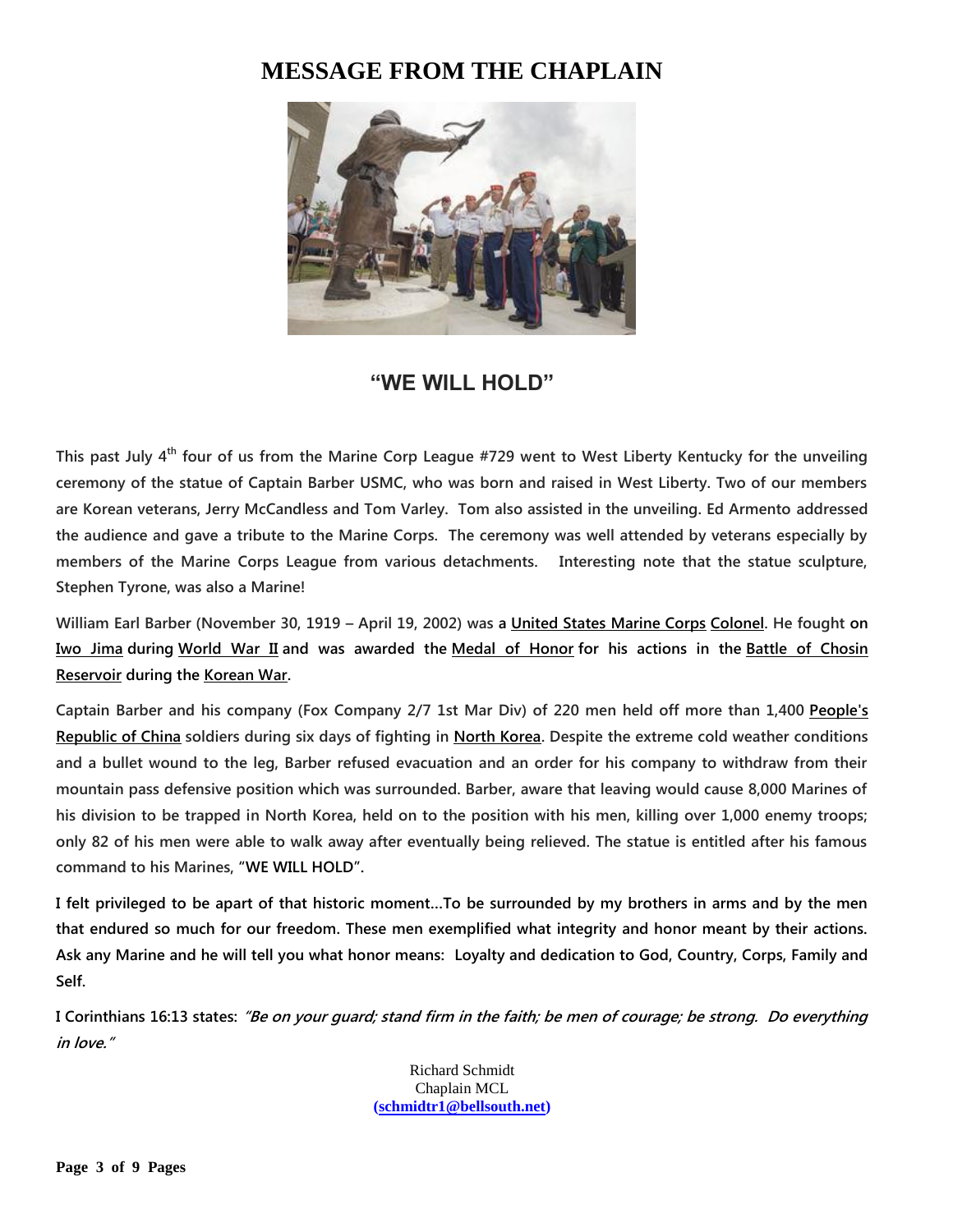# *The swearing of new members*



**Otis "Doc" Phelps.** Navy Corpsman Vietnam Veteran –1970 - 1971 - Bronze Star Recipient Combat Action Ribbon, VCM, VSM, NDSM Welcome Aboard "Doc"

**Richard Schmidt received the watch recognizing his selection as Marine of the Year.**

**\_\_\_\_\_\_\_\_\_\_\_\_\_\_\_\_\_\_\_\_\_\_\_\_\_\_\_\_\_\_\_\_\_\_\_\_\_\_\_\_\_\_\_\_\_\_\_\_\_\_\_\_\_\_\_\_\_\_\_\_\_\_\_\_\_\_\_\_\_\_\_\_\_\_\_\_\_**

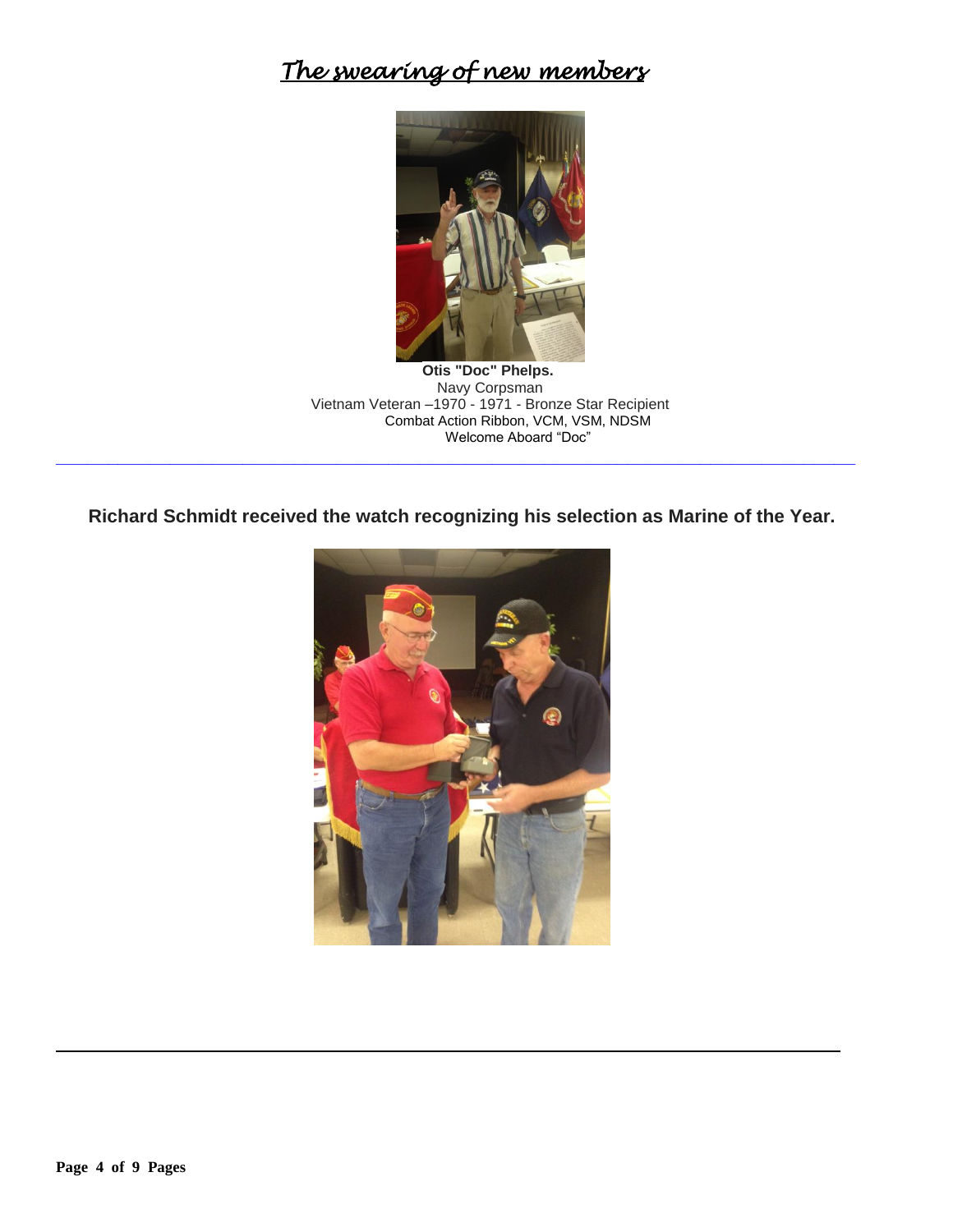## **AUXILIARY NEWS Peggy Landis-PRESIDENT** [\(peggylandis@att.net\)](file:///C:/Users/Bob/AppData/Local/Microsoft/Windows/Temporary%20Internet%20Files/Bob/AppData/Local/Microsoft/Windows/Temporary%20Internet%20Files/Content.IE5/E9IEDDJK/peggylandis@att.net) **HELLO LADIES:**

## **August, 2015**

All the flowers are blooming now is the time to keep those weeds at bay, it may be challenging with the humidity. Don't forget to feed those plants in the hot temps every two weeks.

To the Ladies who are under the weather our thoughts and prayers are with you, God speed.

## **BIRTHDAYS FOR AUGUST**

| <b>Catherine Gividen</b> | 1  |
|--------------------------|----|
| <b>Pat Dodson</b>        | 12 |
| <b>Dolores Harrison</b>  | 29 |
| <b>Jake McDermott</b>    | 30 |

## **Pistol Team**

## An Opportunity to Train With Your Detachment's Pistol Team

The Annual Pistol Match is Quickly Approaching

The annual national pistol match for the Marine Corps League is a time-honored tradition observed by our Detachment 729 and other Detachments around the country. This year, our pistol match will be conducted on the 20th and 27th of October, at the Louisville Armory (formerly TGG) indoor range on Kiln Court. On those Tuesday nights, the team members will meet at 6:30 PM. Only the top ten scoring pistol shooters will fire for record and forward their scores for competition against all the other Detachments' teams.

Intense team practice for this match will begin on Tuesday night 11th August (same time and place above), and it will continue on every following Tuesday night throughout August, September, and October. Also, between 11th August and 13th October inclusive, all Detachment members interested in pistol marksmanship are invited to train alongside our team members. Although a limited number of firing lanes are available, the pistol team members will gladly let you in on the fun, if you show up ready to shoot.

Here is what you need to bring: eye and ear protection, baseball cap, your favorite handgun (well oiled and in good condition), a suitable container (not a holster) for your pistol, and 60 rounds of ammunition. Assuming that you are well familiarized with your pistol, please arrive not later than 6:00 PM, so that we can get organized. You will need to identify yourself at the front desk as a Marine Corps League member, but you will not have to pay the range fee. This is because we are renting an entire shooting bay for Marines only, on each of the dates above. Depending on the turnout, we may have to take turns giving everyone a chance to shoot. Your goal is to get 7 out of 10 shots (or better) into the black bulls-eye on a white target at 50 feet, responding to the same fire commands and time constraints as the regular team. If you can do this a couple times, we'll draft you for the pistol team! If you can't do it, that's OK; you're still going to have a lot of fun!

Now, if you haven't touched your handgun in awhile, and you would like to refresh your skills and maybe learn a few new things, you're also welcome to join us. If this applies to you, please bring the same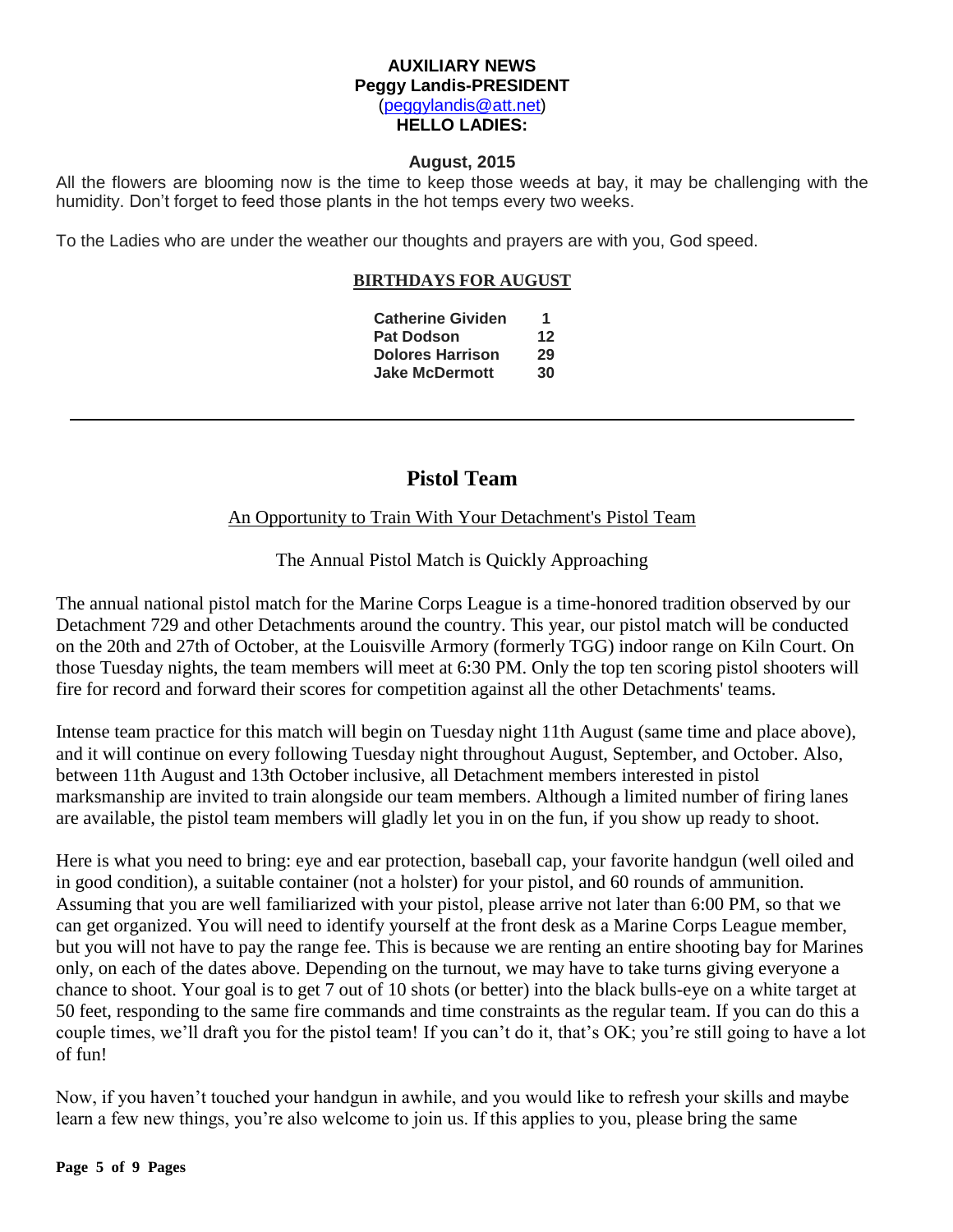equipment as above, but plan on arriving at 5:30 PM, so that we can have some classroom time. When you're squared away, you can get in some live fire with everyone else!

For everyone who is interested, you are welcome to come on any or all of these scheduled Tuesday nights. Remember: you will be firing with the team under command of a range officer. If you want to practice on dates/times other than Tuesday nights at 6:30-7:30 PM, that's great, but you will be on your own and the Louisville Armory will charge you a range fee. Here's our team training schedule: August  $11^{th}$ ,  $18^{th}$ ,  $25^{th}$ ; September  $1^{st}$ ,  $8^{th}$ ,  $15^{th}$ ,  $22^{nd}$ ,  $29^{th}$ ; October 6<sup>th</sup> and  $13^{th}$ . The  $20^{th}$  and  $27^{th}$  October are reserved for the record match.

I will be in the front lobby of the range at 5:30 PM each Tuesday, waiting for you. If you have any questions prior to 11<sup>th</sup> August, or prior to any of the other practice dates, please call me at the number below.

Semper Fi, and see you at the range!

**Otis Fox (502)966-4636 home (502)682-6143 cell [\(otislois@twc.com\)](mailto:otislois@twc.com)**

## **Brief overview of the minutes from July meeting**

### **Chaplain's Report**

Chaplain reported that Leo Rose is still in Nursing Facility and that this may be a long term situation. He suffered a severe stroke and is at Oaklawn in room 203. Our prayers go out to him. Additionally, Woodie Marshall's Father in Law, Letha's father, passed away on this date and the Detachment were making plans to honor her father with the Rifle Honors Detail. He was a Navy Veteran. The Detachment offered our condolences to Letha and Woodie. Richard also announced that there were 5 visitations performed during the month so far and 2 rifle honors details.

## **Toys for Tots Report**

Cletis Evans announced the first event for the Toys for Tots for this year's campaign. The Iroquois Runners will have a Poker Run on August  $11<sup>th</sup>$  2015. (Rain or Shine) He asked for assistance from the detachment to help collect toys and bring to the warehouse. He also asked that this be published in the newsletter. To volunteer please contact Cletis at (910)340-0657 or e-mail him at [evanscs67@aol.com.](mailto:evanscs67@aol.com)

### **VAVS/Roving Mess**

Bob LeBlond indicated that 21 members and their guests participated in lunch at Mike Linning's this past month. **The next Roving Mess will be held at Roosters located at 10430 Shelbyville Road, Louisville, KY 40223. It will be held on Tuesday, 11 August 2015 at 11:00 AM. All members are invited to come and bring wives and/or friends.** We always would like a head count so please contact Bob LeBlond at (502) 239-9946 or by e-mail at rleblond@aol.com.

Bob also indicated that the Director of the VA Medical Center is seeking any individuals who have questions or had issues with the Center to contact Bob LeBlond to address the issues to him.

### **Ships Store**

Don Oliver is ready to turn over the duties of Quartermaster. If you are interested in getting involved please contact the Commandant or Don Oliver. This is a very important job in our Detachment and the only requirements are that you maintain an inventory of items for the Ships store and order additional items when they are needed. **HERE IS AN OPPORTUNITY FOR SOMEONE TO STEP UP AND HELP THE DETACHMENT.** We are here to help you so don't be shy.

#### **Page 6 of 9 Pages**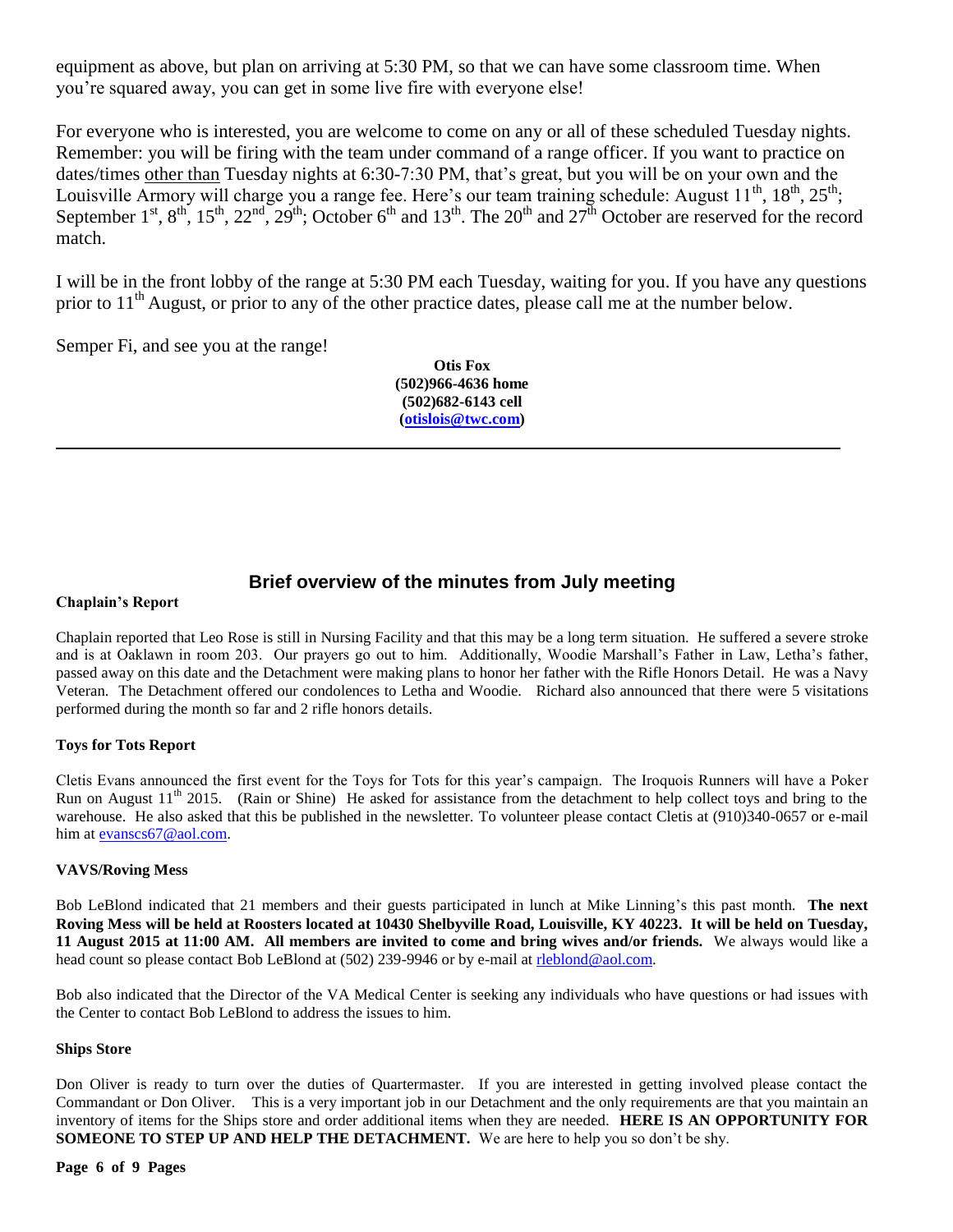Don also made a plea for some help at the VAVS (VA Volunteer Services). They are very short handed and could use a few volunteers at the hospital to be runners and assistants. Interested? Call Don Oliver for more information. **His phone number is (502) 384-4879 or e-mail at [donroliver@gmail.com.](mailto:donroliver@gmail.com)**

#### **Ways and Means**

Tom Varley announced that one way we can help the Detachment is to sign up with Kroger. For money spent by our members who sign up, a portion goes to our Detachment, simply by shopping. 13 families are currently signed up for our Detachment and they netted \$76.00 this past quarter. You have to shop anyway, so why not help the Detachment.

#### **New Business**

Commandant Froehlich passed out a paper regarding a Disabled Marine Veteran who is living in his garage and needs some assistance to get his house in order. He indicated that this could be a wonderful project for the Detachment. It was recommended that some members meet with the Marine's boss to ascertain what needs to be done and what has already been done as well as finding out what the VA was doing for this gentleman. We need a point person on this, if you are interested please call Commandant Froehlich at (270) 314-0362 or e-mail him at johnfroehlich9014@gmail.com

## **DUES RENEWALS FOR AUGUST**

| <b>Current Month</b>                                                                | <b>Next Month</b>                                |
|-------------------------------------------------------------------------------------|--------------------------------------------------|
| <b>AUGUST</b>                                                                       | <b>SEPTEMBER</b>                                 |
| Killen, James<br>Lichtenberger, Kat<br>Seay, James<br>Stone, Russ<br>Walsh, William | Hanson, Timothy<br>Heady, Chris<br>Moore, Brenda |
|                                                                                     |                                                  |

**From the Adjutant – The final quarterly report for FY-2015 reflected a net gain in our Detachment of 9 members. I reported to National that we have currently 185 PLM members, 82 Paid members, and 11 unpaid at the end of June 2015. What concerns us most, is the 11 members we lost during that same period due to inactivity for over 1 year, and 10 members deceased. On the positive side we recruited or reinstated 30 new members! We had 2 transfers into the Detachment and 2 transfers out. Today we have a total of 279 Members with 11 delinquent. If your membership is due, or past due, please send them in. We want to grow our membership so Recruiting and Retention should be in our sights.** 

### **BIRTHDAYS FOR AUGUST 2015**

| Robert Metzger, Jr 2 Richard Thompson 13 Raymond Drake |             |              |    |                        | -21 |
|--------------------------------------------------------|-------------|--------------|----|------------------------|-----|
| Dale LeMond                                            | $2^{\circ}$ | Robert Moore |    | 15 Archie Smallwood 21 |     |
| Brian Kochersperger 4 Dwayne Johnson                   |             |              |    | 16 John Stephens       | 22  |
| Ronnie Weightman 5 Patrick O'Leary                     |             |              | 17 | David Hesse            | 24  |
| William Schweitzer 6 David Houdeshel                   |             |              |    | 18 Randy Oates         | 25  |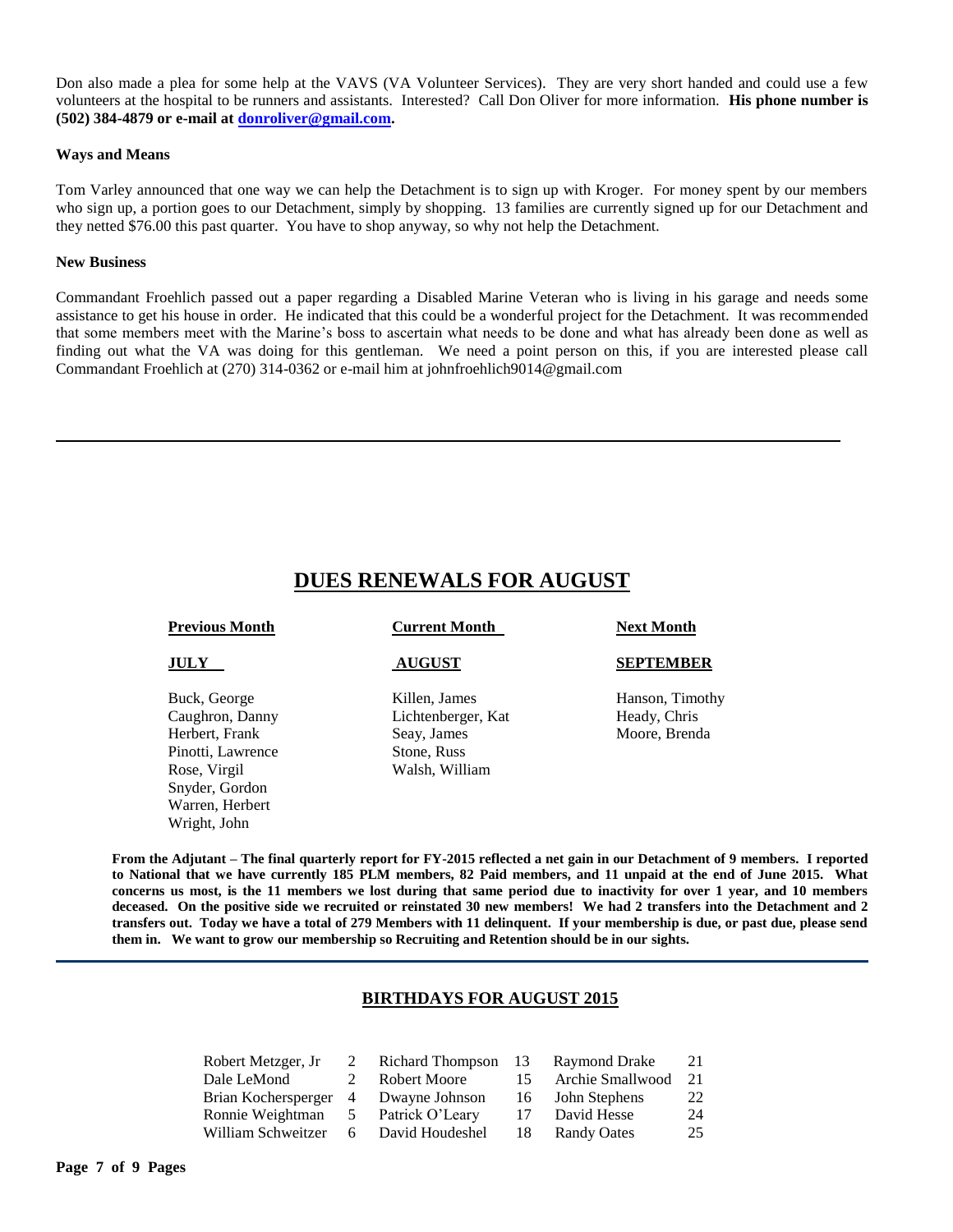| Bill Reddington | Thomas Varley<br>20    | <b>Oscar Codey</b> | 25 |
|-----------------|------------------------|--------------------|----|
| James McAfee    | Albert (Gene) Baker 20 | John VanDyke       | 28 |
|                 |                        | Daniel Plyler      | 28 |

Joseph Dodson 28

## **-- UPCOMING EVENTS -- Marines Proudly Serving Our Community August 2015**

| <b>ROVING MESS:</b>     | 11 August at 1100 (Tuesday)<br>Rooster's 10430 Shelbyville Rd.                      |
|-------------------------|-------------------------------------------------------------------------------------|
|                         | Louisville, KY<br>Please RSVP to Bob LeBlond 502-239-9946 or Email rieblond@aol.com |
| <b>BOARD MEETING:</b>   | 5 August at 1830 (Wednesday)                                                        |
|                         | <b>Ross &amp; Company Offices</b>                                                   |
|                         | <b>800 Envoy Circle</b>                                                             |
|                         | Louisville, KY 40299                                                                |
| <b>GENERAL MEETING:</b> | 17 August 2015, 1900 hrs (Monday)                                                   |
|                         | <b>Veterans of Foreign Wars (VFW Post 1170)</b>                                     |
|                         | 107 Evergreen Rd                                                                    |
|                         | Louisville, KY 40243                                                                |

**MARINE CORPS LEAGUE KENTUCKIANA DETACHMENT # 729 P. O. Box 991367 LOUISVILLE, KY 40269**